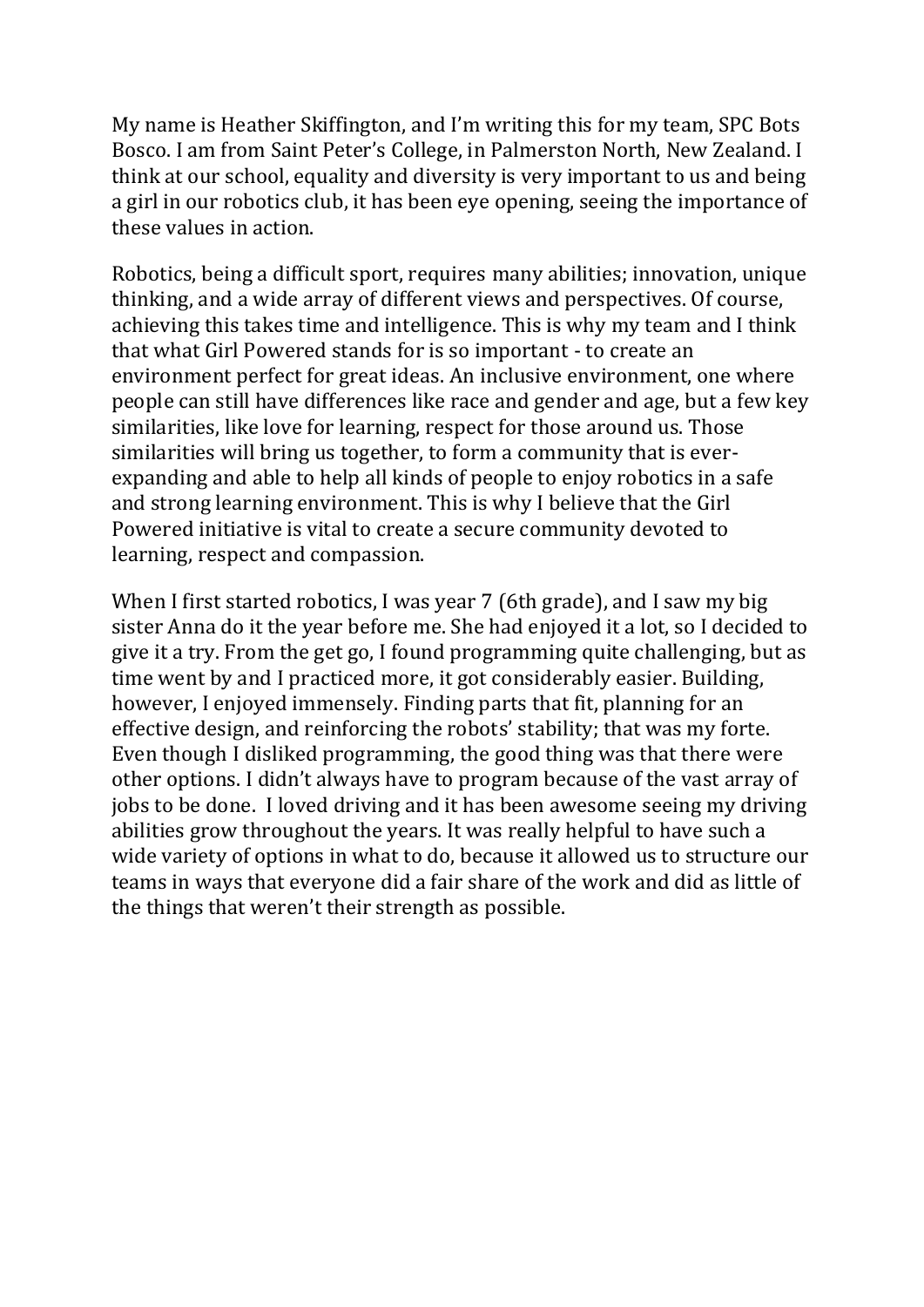

A match was being scored (Heather and Laurie)

When I think of the phrase "Girl Powered", I think collaboration, I think unity, and I think equality. In an age where so many things are going wrong - if we're all being honest - like climate change, mass extinction and the high likelihood that World War 3 is upon us, we need our strongest minds all working together. This means people that can make a change. Not people chosen because they look official, or professional, but people that are smart and innovative, regardless of gender or age or race. We can create a future for our children and theirs that is less polluted, sick and impoverished than our generation, and those before us. Girl Powered tells us to speak our minds, contribute to matters that are important, and above all; think. Use your brains girls. We can use our intelligence in the STEM fields to create inventions to make Earth a better place to be.

In previous years, creating the STEM Project for my team has been really fun for everyone involved, because we all added one of our own ideas to the plan, and combined them all. In doing this, we created projects that had a little bit of everyone's thoughts. Everyone in my teams have all really bonded, because we have all had to collaborate with each other, and make the situations we have had work for all of us. We couldn't just ignore one person's ideas, because that would hinder all of us, so by processing each idea, we could determine its value, and build on it from there.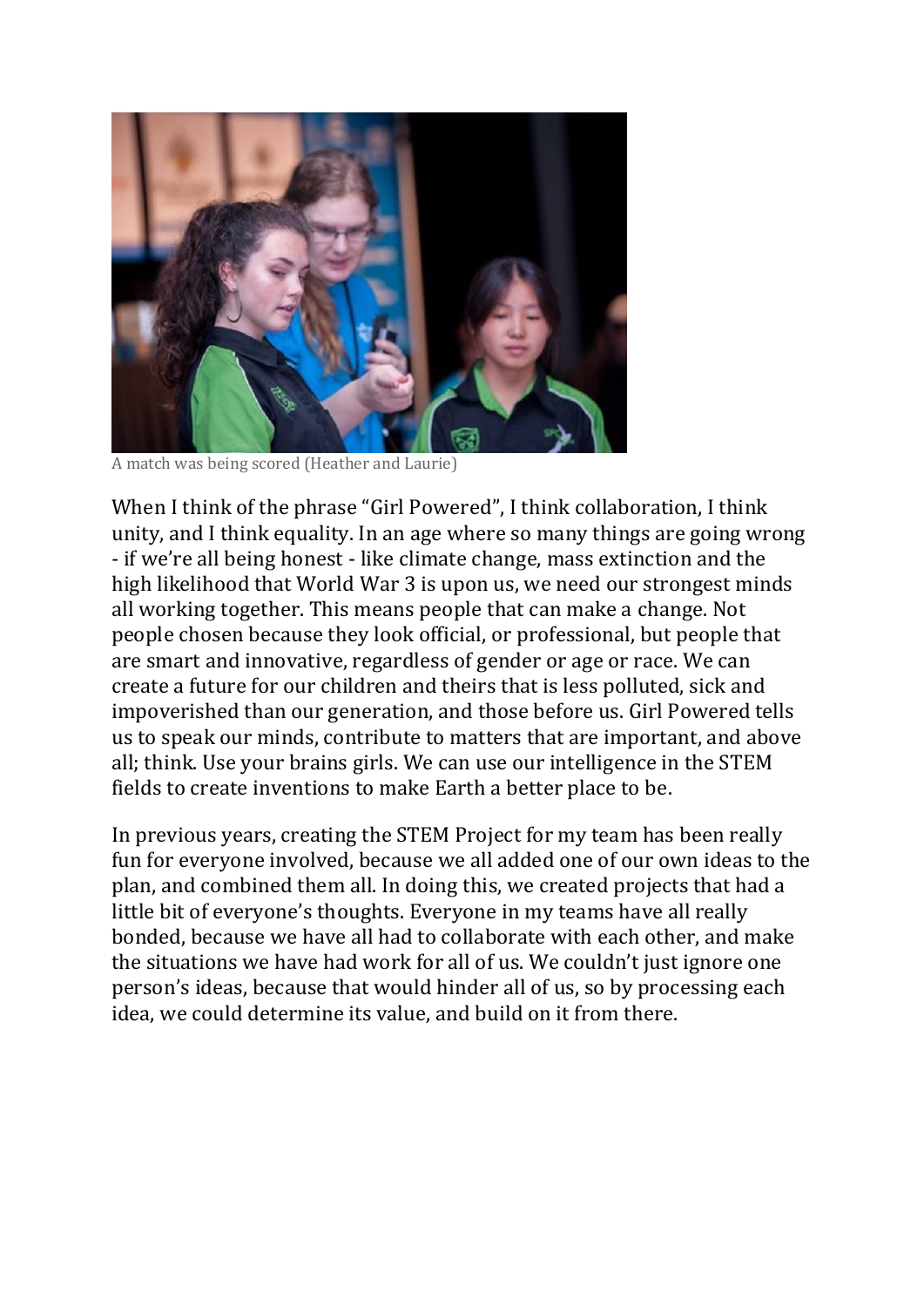

Two St Peter's teams collaborating (Teams Bosco and Apollo)

Our robotics club has worked on creating more diversity in our student population, and we have done a few things to get more people interested like: hosting and organising girl powered events (credit to my big sister, Anna, and Jorika Bonkowska), visiting local primary schools to share robotics with them, and even visiting the festival of cultures hosted in Palmerston North Square with our robots. All these things bring in new and different people, with great thoughts and even more willingness to learn. When my sister first joined robotics in 2016, there were around 4 or 5 girls in the entire club which was maybe 40 strong. With the promotion of girl power, we have proudly raised that number to 11, in 2019. All we had to do was show how much fun robotics is to the girls at our school, and, of course, we found young women ready to learn and compete in robotics.

The STEM role model I personally look up to is David Attenborough, a world renowned zoologist, who narrates and films nature documentaries. I've always been interested in life sciences, especially zoology, biology and microbiology, and seeing him on TV was so fascinating. Travelling the world, studying species of animals, even having species named after him; that made me want to grow up and be like him. I think with modern technology, we can do incredible things, explore places no human has ever dared to venture, and by developing our robots, we can do those things safely with their assistance.

My team consists of three girls; me, Zöe Moore-Smith, and Laurie Cao. We created this team quite late in the season, maybe halfway, because the previous team, SPC Bots Marcellus, was getting too big for everyone to have